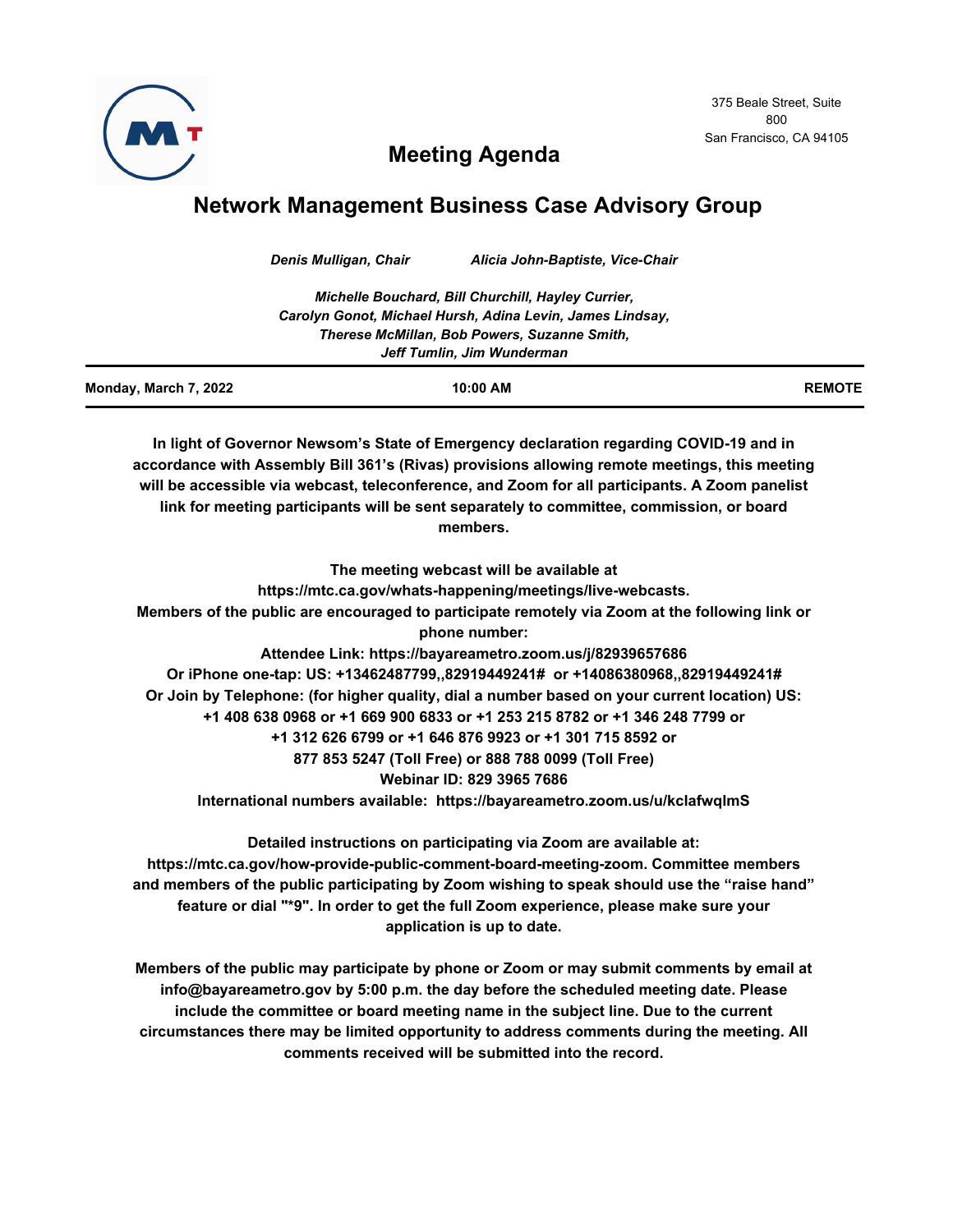#### **1. Roll Call / Confirm Quorum**

*A Quorum of this Advisory Group shall be a majority of its voting members (8)*

## **2. Chair Comments**

*Chair Mulligan*

#### **3. Welcome Remarks**

*MTC Chair Pedroza*

## **4. Consent Calendar**

| 22-0365             | Minutes of the January 10, 2022 Meeting |
|---------------------|-----------------------------------------|
| <b>Action:</b>      | Approval                                |
| <b>Attachments:</b> | Minutes of the January 10, 2022 Meeting |

## **5. Project Context and Work Program Approach**

*Description of transit context in the Bay Area, overview of previous transit governance work, and an overview of the work plan focusing on project schedule, evaluation approach and stakeholder engagement approach.* 

*MTC staff will follow up with a brief overview of coordination with other regional transit governance efforts.*

- [22-0368](http://mtc.legistar.com/gateway.aspx?m=l&id=/matter.aspx?key=23627) Project Context and Work Program Approach
- *Action:* Information

*Presenter:* VIA - A Perkins Eastman Studio and MTC Staff

[Project Context and Work Program Approach](http://mtc.legistar.com/gateway.aspx?M=F&ID=3a4ae4aa-3b2e-4bbb-b7ab-5b93a1964319.pdf) [Coordination with other Regional Transit Governance Efforts](http://mtc.legistar.com/gateway.aspx?M=F&ID=e2a132b9-0701-4532-8a64-71ed5155a087.pdf) *Attachments:*

#### **6. Chair's Closing Remarks**

*Chair Mulligan*

#### **7. Public Comments / Other Business**

[22-0374](http://mtc.legistar.com/gateway.aspx?m=l&id=/matter.aspx?key=23633) Public Comments

## **8. Adjournment / Next Meeting**

*The next meeting of the Network Management Business Case Advisory Group is tentatively scheduled for Monday, May 2, 2022 at 1:00 p.m. remotely and by webcast as appropriate. Any changes to the schedule will be duly noticed to the public.*